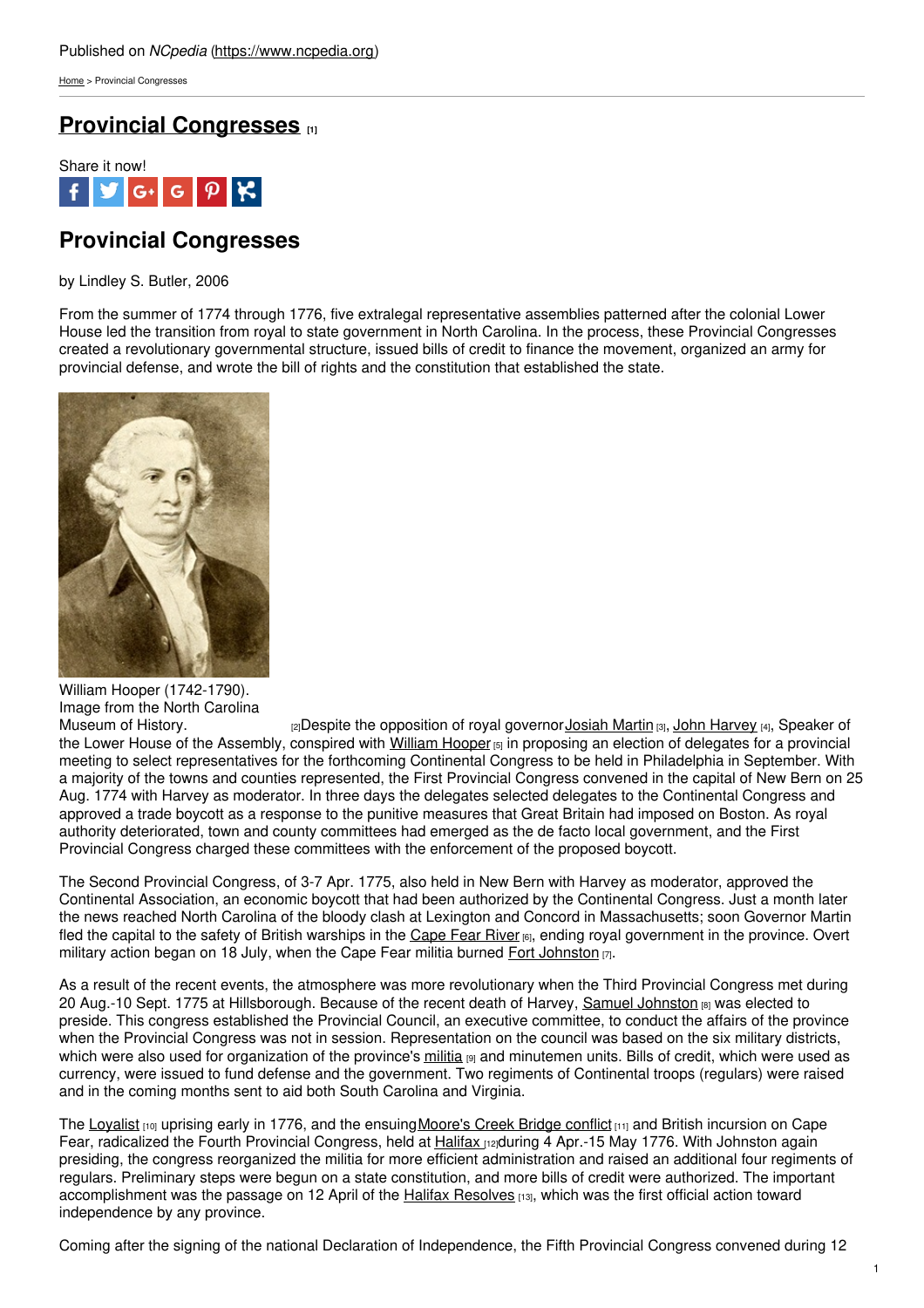Nov.-23 Dec. 1776 also at Halifax, to draft a state constitution. Richard [Caswell](https://www.ncpedia.org/caswell-richard-research-branch-nc) [14], one of the heroes of the Battle of Moore's Creek Bridge [11], was elected congress president. By 18 December a ["Declaration](https://www.ncpedia.org/moores-creek-bridge-battle) of Rights" and state constitution were adopted, and two days later Caswell was elected the first governor of the new state of North Carolina.

#### **Educator Resources:**

Grade 8: First Continental Congress, Second Continental Congress, & the Declaration of Independence. North Carolina Civic Education Consortium. https://k12database.unc.edu/wp[content/uploads/sites/31/2012/05/FirstandSecondContinentalCongressandDeclarationofIndependence.pdf](https://civics.sites.unc.edu/files/2012/04/FirstandSecondContinentalCongressandDeclarationofIndependence1.pdf) [15]

### **References:**

Robert L. Ganyard, *The Emergence of North Carolina's Revolutionary State Government*(1978).

Hugh T. Lefler and William S. Powell,*Colonial North Carolina: A History* (1973).

#### **Additional Resources:**

"The First Provincial Congress." *Revolutionary North Carolina*. LearnNC.org. [http://www.learnnc.org/lp/editions/nchist](http://www.learnnc.org/lp/editions/nchist-revolution/4332)revolution/4332 [16] (accessed December 5, 2012).

"First Provincial Congress." N.C. Highway Historical Marker C-50, N.C. Office of Archives & History. [https://www.ncdcr.gov/about/history/division-historical-resources/nc-highway-historical-marker](https://www.ncdcr.gov/about/history/division-historical-resources/nc-highway-historical-marker-program/Markers.aspx?sp=Markers&k=Markers&sv=C-50)program/Markers.aspx?sp=Markers&k=Markers&sv=C-50 [17] (accessed December 5, 2012).

"Colonial and State Records of North Carolina: CSR Documents by North Carolina. Provincial Congress." Documenting the American South, University of North Carolina at Chapel Hill. <https://docsouth.unc.edu/csr/index.html/creators/csr10018> [18] (accessed December 5, 2012).

#### **Image Credits:**

"Photograph, Accession #:  $\underline{H.19XX.322.49}$  $\underline{H.19XX.322.49}$  $\underline{H.19XX.322.49}$  [2]." 1910-1920. North Carolina Museum of History.

#### **Subjects:**

American Revolution [\(1763-1789\)](https://www.ncpedia.org/category/subjects/us-revolution) [19] Law and legal [history](https://www.ncpedia.org/category/subjects/laws) [20] Political [movements](https://www.ncpedia.org/category/subjects/political-movemen) and parties [21] Politics and [government](https://www.ncpedia.org/category/subjects/politics-and-gove) [22] **Authors:** Butler, [Lindley](https://www.ncpedia.org/category/authors/butler-lindley-s) S. [23] **Origin - location:** New [Bern](https://www.ncpedia.org/category/origin-location/coastal-41) [24] [Halifax](https://www.ncpedia.org/category/origin-location/halifax) [25] [Hillsborough](https://www.ncpedia.org/category/origin-location/piedmont-6) [26] **From:** [Encyclopedia](https://www.ncpedia.org/category/entry-source/encyclopedia-) of North Carolina, University of North Carolina Press.[27] **User Tags:** [Lesson](https://www.ncpedia.org/category/user-tags/lesson-plans) Plans [28]

1 January 2006 | Butler, Lindley S.

**Source URL:** https://www.ncpedia.org/provincial-congresses

## **Links**

- [1] https://www.ncpedia.org/provincial-congresses
- [2] http://collections.ncdcr.gov/RediscoveryProficioPublicSearch/ShowItem.aspx?40401+
- [3] https://www.ncpedia.org/martin-josiah
- [4] https://www.ncpedia.org/harvey-john
- [5] https://www.ncpedia.org/biography/hooper-william
- [6] https://www.ncpedia.org/rivers/cape-fear
- [7] https://www.ncpedia.org/fort-johnston
- [8] https://www.ncpedia.org/johnston-samuel
- [9] https://www.ncpedia.org/militias-colonial
- [10] https://www.ncpedia.org/loyalists [11] https://www.ncpedia.org/moores-creek-bridge-battle
- [12] https://www.ncpedia.org/halifax
- 
- [13] https://www.ncpedia.org/history/usrevolution/halifax-resolves [14] https://www.ncpedia.org/caswell-richard-research-branch-nc
- [15] https://civics.sites.unc.edu/files/2012/04/FirstandSecondContinentalCongressandDeclarationofIndependence1.pdf
- [16] http://www.learnnc.org/lp/editions/nchist-revolution/4332
- [17] https://www.ncdcr.gov/about/history/division-historical-resources/nc-highway-historical-marker-program/Markers.aspx?

sp=Markers&k=Markers&sv=C-50